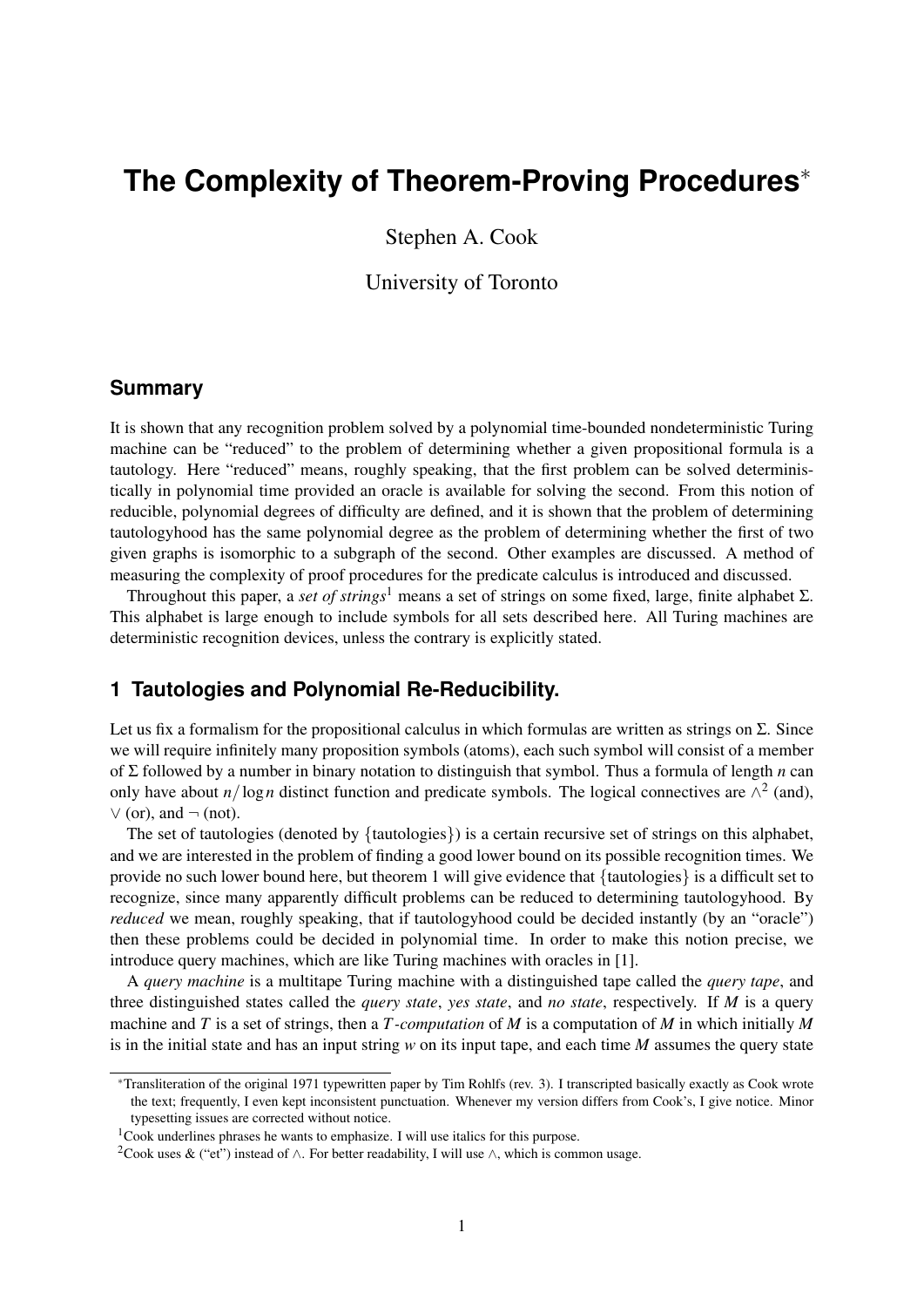there is a string *u* on the query tape, and the next state *M* assumes is the yes state if  $u \in T$  and the no state if  $u \notin T$ . We think of an "oracle", which knows *T*, placing *M* in the yes state or no state.

Definition. *A set S of strings is* P-reducible *(P for polynomial) to a set T of strings iff there is some query machine M and a polynomial Q*(*n*) *such that for each input string w, the T -computation of M with input w* halts within  $Q(|w|)$  *steps*  $(|w|$  *is the length of w) and ends in an accepting state iff*  $w \in S$ .

It is not hard to see that P-reducibility is a transitive relation. Thus the relation *E* on sets of strings, given by  $(S,T) \in E$  iff each of *S* and *T* is P-reducible to the other, is an equivalence relation. The equivalence class containing a set *S* will be denoted by  $deg(S)$  (the polynomial degree of difficulty of *S*).

**Definition.** *We will denote*  $\deg({0})$  *by*  $\mathcal{L}_*$ *, where* 0 *denotes the zero function.* 

Thus  $\mathcal{L}_*$  is the class of sets recognizable in polynomial time.  $\mathcal{L}_*$  was discussed in [2], p. 5, and is the string analog of Cobham's<sup>3</sup> class  $\mathscr L$  of functions [3].

We now define the following special sets of strings.

- 1. *The subgraph problem* is the problem given two finite undirected graphs, determine whether the first is isomorphic to a subgraph of the second. A graph *G* can be represented by a string  $\overline{G}$  on the alphabet {0,1,∗} by listing the successive rows of its adjacency matrix, separated by ∗s. We let {subgraph pairs} denote the set of strings  $\overline{G}_1$  \*  $\ast \overline{G}_2$  such that  $G_1$  is isomorphic to a subgraph of G<sub>2</sub>.
- 2. *The graph isomorphism problem* will be represented by the set, denoted by {isomorphic graphpairs}, of all strings  $\overline{G}_1$  \* \* $\overline{G}_2$  such that  $G_1$  is isomorphic to  $G_2$ .
- 3. The set {Primes} is the set of all binary notations for prime numbers.
- 4. The set {DNF tautologies} is the set of strings representing tautologies in disjunctive normal form.
- 5. The set *D*<sup>3</sup> consists of those tautologies in disjunctive normal form in which each disjunct has at most three conjuncts (each of which is an atom or negation of an atom).

Theorem 1. *If a set S of strings is accepted by some nondeterministic Turing machine within polynomial time, then S is P-reducible to* {*DNF tautologies*}*.*

Corollary. *Each of the sets in definitions 1)–5) is P-reducible to* {*DNF tautologies*}*.*

This is because each set, or its complement, is accepted in polynomial time by some nondeterministic Turing machine.

*Proof of the theorem.* Suppose a nondeterministic Turing machine *M* accepts a set *S* of strings within time  $O(n)$ , where  $O(n)$  is a polynomial. Given an input w for M, we will construct a proposition formula  $A(w)$  in conjunctive normal form such that  $A(w)$  is satisfiable iff *M* accepts *w*. Thus  $\neg A(w)$  is easily put in disjunctive normal form (using De Morgan's laws), and  $\neg A(w)$  is a tautology if and only if  $w \notin S$ . Since the whole construction can be carried out in time bounded by a polynomial in |*w*| (the length of *w*), the theorem will be proved.

We may as well assume the Turing machine *M* has only one tape, which is infinite to the right but has a left-most square. Let us number the squares from left to right 1,2,.... Let us fix an input *w* to *M* of length *n*, and suppose  $w \in S$ . Then there is a computation of *M* with input *w* that ends in an accepting state within  $T = Q(n)$  steps. The formula  $A(w)$  will be built from many different proposition symbols, whose intended meanings, listed below, refer to such a computation.

<sup>&</sup>lt;sup>3</sup>The paper erroneously refers to "Cabham".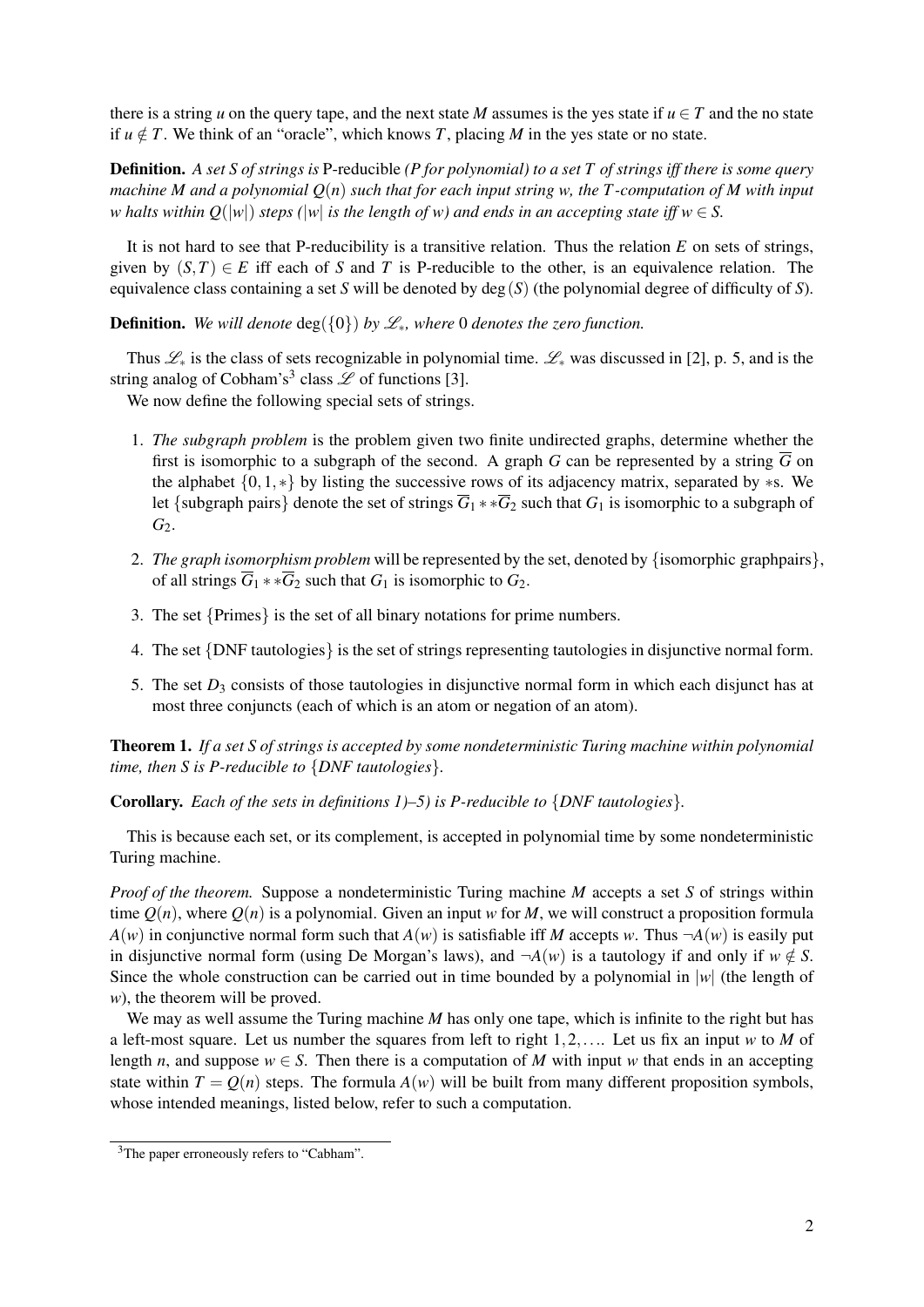Suppose the tape alphabet for *M* is  $\{\sigma_1, \ldots, \sigma_l\}$  and the set of states is  $\{q_1, \ldots, q_r\}$ .<sup>4</sup> Notice that since the computation has at most  $T = Q(n)$  steps, no tape square beyond *T* is scanned.

*Proposition symbols:*

- $P_{s,t}^i$  for  $1 \le i \le l$ ,  $1 \le s,t \le T$ .  $P_{s,t}^i$  is true iff tape square number s at step t contains the symbol  $\sigma_i$ .
- $Q_t^i$  for  $1 \le i \le r$ ,  $1 \le t \le T$ .  $Q_t^i$  is true iff at step *t* the machine is in state  $q_i$ .
- $S_{s,t}$  for  $1 \leq s,t \leq T$  is true iff at time *t* square number *s* is scanned by the tape head.

The formula  $A(w)$  is a conjunction  $B \wedge C \wedge D \wedge E \wedge F \wedge G \wedge H \wedge I$  formed as follows. Notice  $A(w)$  is in conjunctive normal form.

*B* will assert that at each step *t*, one and only one square is scanned. *B* is a conjunction  $B_1 \wedge B_2 \wedge \ldots \wedge B_n$  $B_T$ , where  $B_t$  asserts that at time *t* one and only one square is scanned:

$$
B_t = (S_{1,t} \vee S_{2,t} \vee \ldots \vee S_{T,t}) \wedge \left[ \bigwedge_{1 \leq i < j \leq T} (\neg S_{i,t} \vee \neg S_{j,t}) \right].
$$

For  $1 \leq s \leq T$  and  $q \leq t \leq T_j C_{s,t}$  asserts that at square *s* and time *t* there is one and only one symbol. *C* is the conjunction of all the  $C_{s,t}$ .

*D* asserts that for each *t* there is one and only one state.

*E* asserts the initial conditions are satisfied:

$$
E = Q_1^0 \wedge S_{1,1} \wedge P_{1,1}^{i_1} \wedge P_{2,1}^{i_2} \wedge \ldots \wedge P_{n,1}^{i_n} \wedge P_{n+1,1}^1 \wedge \ldots \wedge P_{T,1}^1
$$

where  $w = \sigma_{i_1} \dots \sigma_{i_n}$ ,  $q_0$  is the initial state and  $\sigma_1$  is the blank symbol.

*F*, *G*, and *H* assert that for each time *t* the values of the *P*'s, *Q*'s and *S*'s are updated properly. For example, *G* is the conjunction over all *t*, *i*, *j* of  $G_{i,j}^t$ , where  $G_{i,j}^t$  asserts that if at time *t* the machine is in state  $q_i$  scanning symbol  $\sigma_j$ , then at time  $t+1$  the machine is in state  $q_k$ , where  $q_k$  is the state given by the transition function for *M*. 5

$$
G_{i,j}^t = \bigwedge_{s=1}^T \left(\neg Q_t^i \vee \neg S_{s,t} \vee \neg P_{s,t}^j \vee Q_{t+1}^k\right).
$$

Finally, the formula *I* asserts that the machine reaches an accepting state at some time. The machine *M* should be modified so that it continues to compute in some trivial fashion after reaching an accepting state, so that  $A(w)$  will be satisfied.

It is now straightforward to verify that  $A(w)$  has all the properties asserted in the first paragraph of the proof.  $\Box$ 

Theorem 2. *The following sets are P-reducible to each other in pairs (and hence each has the same polynomial degree of difficulty):* {*tautologies*}*,* {*DNF tautologies*}*, D*3*,* {*subgraph pairs*}*.*

Remark. We have not been able to add either {*primes*} or {isomorphic graphpairs} to the above list. To show {tautologies} is P-reducible to {*primes*} would seem to require some deep results in number theory, while showing {tautologies} is P-reducible to {isomorphic graphpairs} would probably upset a conjecture of Corneil's [4] from which he deduces that the graph isomorphism problem can be solved in polynomial time.

Incidently, it is<sup>6</sup> not hard to see from the Davis-Putnam procedure [5] that the set  $D_2$  consisting of all DNF tautologies with at most two conjuncts per disjunct, is in  $\mathcal{L}_*$ . Hence  $D_2$  cannot be added to the list in theorem 2 (unless all sets in the list are in  $\mathscr{L}_*$ ).

<sup>&</sup>lt;sup>4</sup>Here, the original paper mentions  $\{q_1,\ldots,q_r\}$  instead of  $\{q_1,\ldots,q_r\}$ . There's a hardly readable, handwritten "r" below the "s", and Cook subsequently does not refer to *s* but to *r*; so it is likely that  $q_r$  is correct.

<sup>5</sup>Following this sentence, the paper contains some handwritten annotation I cannot decipher.

<sup>&</sup>lt;sup>6</sup>The original paper contains a typing error here ("it" instead of "it is").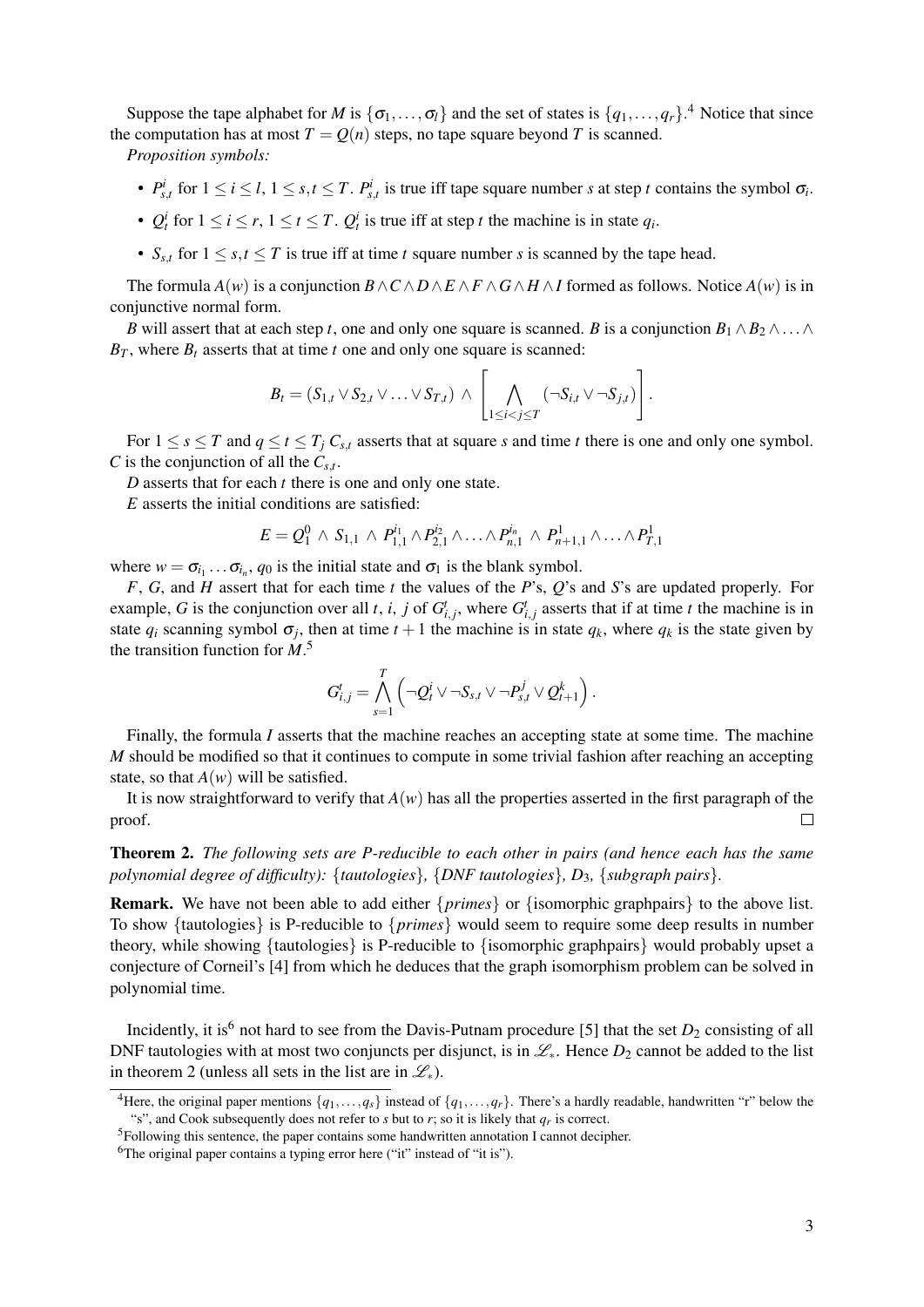*Proof of theorem 2.* By the corollary to theorem 1, each of the sets is P-reducible to {DNF tautologies}. Since obviously {DNF tautologies} is P-reducible to {tautologies}, it remains to show {DNF tautologies} is P-reducible to  $D_3$  and  $D_3$  is P-reducible to {subgraph pairs}.

To show  $\{DNF \text{ tautologies} \}$  is P-reducible to  $D_3$ , let *A* be a proposition formula in disjunctive normal form. Say  $A = B_1 \vee B_2 \vee \ldots \vee B_k$ , where  $B_1 = R_1 \wedge \ldots \wedge R_s$ , and each  $R_i$  is an atom or negation of an atom, and  $s > 3$ . Then *A* is a tautology if and only if *A'* is a tautology where

$$
A'=P\wedge R_3\wedge\ldots\wedge R_s\vee\neg P\wedge R_1\wedge R_2\vee B_2\vee\ldots\vee B_k,
$$

where *P* is a new atom. Since we have reduced the number of conjuncts in  $B_1$ , this process may be repeated until eventually a formula is found with at most three conjuncts per disjunct. Clearly the entire process is bounded in time by a polynomial in the length of *A*.

It remains to show that  $D_3$  is P-reducible to {subgraph pairs}. Suppose *A* is a formula in disjunctive normal form with three conjuncts per disjunct. Thus  $A = C_1 \vee \ldots \vee C_k$ , where  $C_i = R_{i1} \wedge R_{i2} \wedge R_{i3}$ , and each  $R_{ij}$  is an atom or a negation of an atom. Now let  $G_1$  be the complete graph with vertices  $\{v_1, v_2, \ldots, v_k\}$ , and let  $G_2$  be the graph with vertices  $\{u_{ij}\}\$ ,  $1 \le i \le k$ ,  $1 \le j \le 3$ , such that  $u_{ij}$  is connected by an edge to  $u_{rs}$  if and only if  $i \neq r$  and the two literals  $(R_{ij}, R_{rs})$  do not form an opposite pair (that is they are neither of the form  $(P, \neg P)$  nor of the form  $(\neg P, P)$ ). Thus there is a falsifying truth assignment to the formula *A* iff there is a graph homomorphism  $\phi$  :  $G_1 \rightarrow G_2$  such that for each *i*,  $\phi(i) = u_{ij}$  for some *j*. (The homomorphism tells for each *i* which of  $R_{i1}$ ,  $R_{i2}$ ,  $R_{i3}$  should be falsified, and the selective lack of edges in  $G_2$  guarantees that the resulting truth assignment is consistently specified.)

In order to guarantee that a one-one homomorphism  $\phi$  :  $G_1 \rightarrow G_2$  has the property that for each *i*,  $\phi(i) = u_{ij}$  for some *j*, we modify  $G_1$  and  $G_2$  as follows. We select graphs  $H_1, H_2, \ldots, H_k$  which are sufficiently distinct from each other that if  $G'_1$  is formed from  $G_1$  by attaching  $H_i$  to  $v_i$ ,  $1 \le i \le k$ , and  $G_2'$  is formed from  $G_2$  by attaching  $H_i$  to each of  $u_{i1}$  and  $u_{i2}$  and  $u_{i3}$ ,  $1 \le i \le k$ , then every one-one homomorphism  $\phi: G_1' \to G_2'$  has the property just stated. It is not hard to see such a construction can be carried out in polynomial time. Then  $G'_1$  can be embedded in  $G'_2$  if and only if  $A \notin D_3$ . This completes the proof of theorem 2.  $\Box$ 

## **2 Discussion**

Theorem 1 and its corollary give strong evidence that it is not easy to determine whether a given proposition formula is a tautology, even if the formula is in normal disjunctive form. Theorems 1 and 2 together suggest that it is fruitless to search for a polynomial decision procedure for the subgraph problem, since success would bring polynomial decision procedures to many other apparently intractible problems. Of course the same remark applies to any combinatorial problem to which {tautologies} is P-reducible.

Furthermore, the theorems suggest that {tautologies} is a good candidate for an interesting set not in L∗, and I feel it is worth spending considerable effort trying to prove this conjecture. Such a proof would be a major breakthrough in complexity theory.

In view of the apparent complexity of {DNF tautologies}, it is interesting to examine the Davis-Putnam procedure [5]. This procedure was designed to determine whether a given formula in conjunctive normal form is satisfiable, but of course the "dual" procedure determines whether a given formula in disjunctive normal form is a tautology. I have not yet been able to find a series of examples showing the procedure (treated sympathetically to avoid certain pitfalls) must require more than polynomial time. Nor have I found an interesting upper bound for the time required.

If we let strings represent natural numbers, (or *k*-tuples of natural numbers) using *m*-adic or other suitable notation, then the notions in the preceeding sections can be made to apply to sets of numbers (or *k*-place relations on numbers). It is not hard to see that the set of relations accepted in polynomial time by some nondeterministic Turing machine is precisely the set  $\mathcal{L}^+$  of relations of the form

$$
(\exists y \le g_k(\overline{x})) \ R(\overline{x}, y) \tag{1}
$$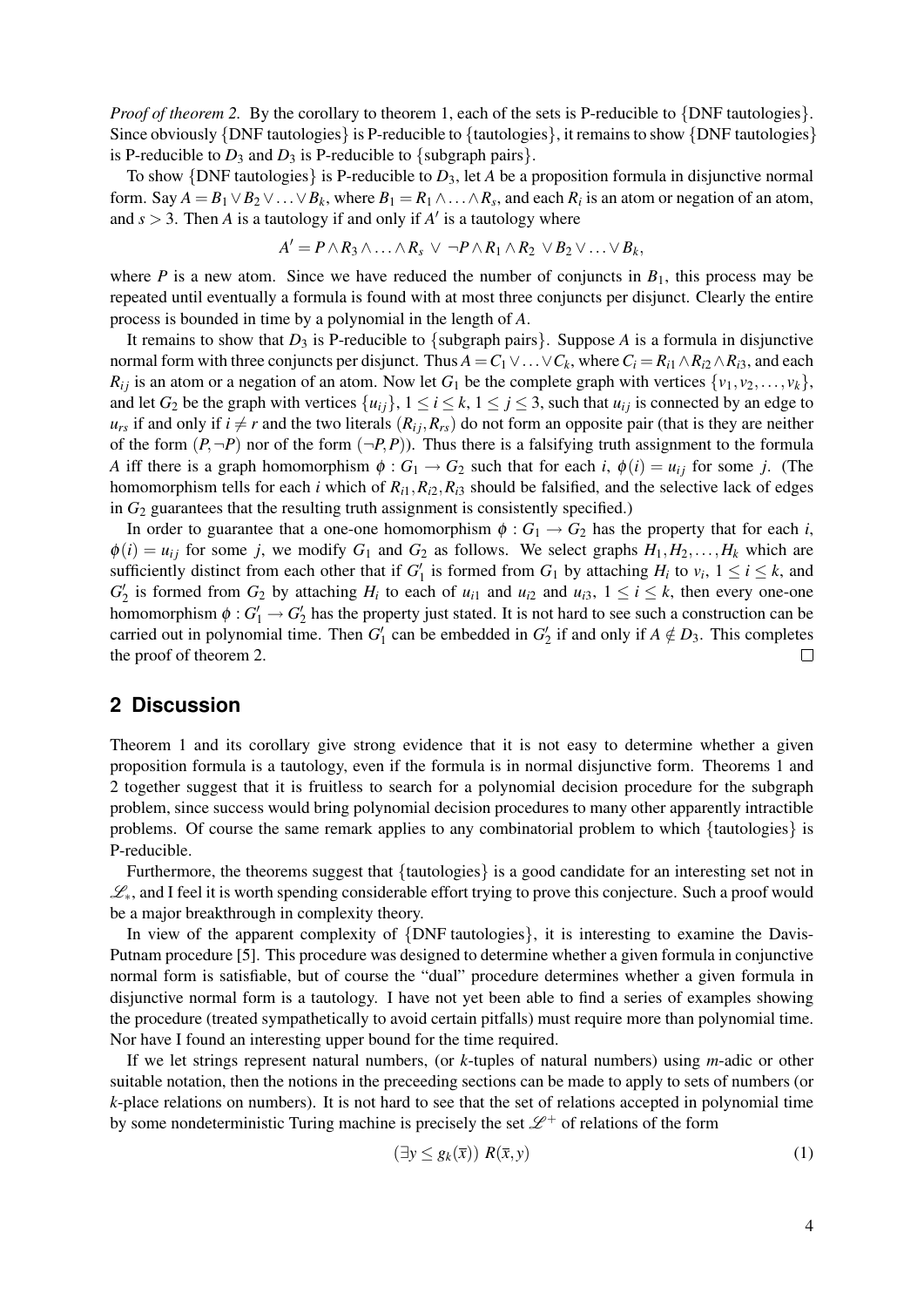where  $g_k(\bar{x}) = 2^{(l(\max \bar{x}))^k}$ ,  $l(z)$  is the dyadic length of *z*, and  $R(\bar{x}, y)$  is an  $\mathscr{L}_*$  relation,  $(\mathscr{L}^+$  is the class of extended positive rudimentary relations of Bennett [6]). If we remove the bound on the quantifier in formula (1), the class  $\mathscr{L}^+$  would become the class of recursively enumerable sets. Thus if  $\mathscr{L}^+$  is the analog of the class of r.e. sets, then determining tautologyhood is the analog of the halting problem; since, according to theorem 1, {tautologies} has the complete  $\mathcal{L}^+$  degree just as the halting problem has the complete r.e. degree. Unfortunately, the diagonal argument which shows the halting problem is not recursive apparently cannot be adapted to show {tautologies} is not in  $\mathcal{L}_{*}$ .

## **3 The Predicate Calculus**

Formulas in the predicate calculus are represented by strings in a manner similar to the propositional calculus. In addition to the symbols for the latter, we need the quantifier symbols  $\forall$  and  $\exists$ , and symbols for forming an infinite list of individual variables, and infinite lists of function and predicate symbols of each order (of course the underlying alphabet  $\Sigma$  is still finite).

Suppose Q is a procedure which operates on the above formulas and which terminates on a given input formula *A* iff *A* is unsatisfiable. Since there is no decision procedure for satisfiability in the predicate calculus, it follows that there is no recursive function *T* such that if *A* is unsatisfiable, then *Q* will terminate within  $T(n)$  steps, where *n* is the length of *A*. How then does one appraise the efficiency of the procedure?

We will take the following approach. Most automatic theorem provers depend on the Herbrand theorem, which states briefly that a formula *A* is unsatisfiable if and only if some conjunction of substitution instances of the functional form  $fn(A)$  of *A* is truth functionally inconsistent. Suppose we order the terms in the Herbrand universe of  $fn(A)$  according to rank, and then order in a natural way the substitution instances of  $fn(A)$  from the Herbrand universe. The ordering should be such that in general substitution instances which use terms with greater rank follow substitution instances which use terms of lesser rank. Let  $A_1, A_2, \ldots$  be these substitution instances in order.

**Definition.** *If A is unsatisfiable, then*  $\phi(A)$  *is the least k such that*  $A_1 \wedge A_2 \wedge \ldots \wedge A_k$  *is truth-functionally inconsistent. If A is satisfiable, then*  $\phi(A)$  *is undefined.* 

Now let Q be the procedure which, given A, computes the sequence  $A_1, A_2, \ldots$  and for each *i*, tests whether  $A_1 \wedge \ldots \wedge A_i$  is truth-functionally consistent. If the answer is ever no, the procedure terminates successfully. Then clearly there is a recursive  $T(k)$  such that for all k and all formulas A, if the length of  $A \le k$  and  $\phi(A) \le k$ , then *Q* will terminate within  $T(k)$  steps. We suggest that the function  $T(k)$  is a measure of the efficiency of *Q*.

For convenience, all procedures in this section will be realized on single tape Turing machines, which we shall call simply *machines*.

**Definition.** Given a machine  $M<sub>O</sub>$  and recursive function  $T<sub>O</sub>(k)$ , we will say  $M<sub>O</sub>$  is of type Q and runs within time  $T<sub>O</sub>(k)$  provided that when  $M<sub>O</sub>$  starts with a predicate formula A written on its tape, then  $M<sub>O</sub>$ *halts if and only if A is unsatisfiable, and for all k, if*  $\phi(A) \leq k$  and  $|A| \leq \log_2 k$ , then  $M_Q$  halts within  $T<sub>O</sub>(k)$  *steps. In this case we will also say that*  $T<sub>O</sub>(k)$  *is of type Q. Here* |*A*| *is the length of A.* 

The reason for the condition  $|A| \le \log_2 k$  instead of  $|A| \le k$ , is that with the latter condition, finding a lower bound for  $T<sub>O</sub>(k)$  would be nearly equivalent to finding a lower bound for the decision problem for the propositional calculus. In particular, theorem 3A would become obvious and trivial.

**Theorem 3.** *A) For any T*<sub> $Q$ </sub>(*k*) *of type Q*,

$$
\frac{T_Q(k)}{\sqrt{k}/(\log k)^2} \tag{2}
$$

*is unbounded.*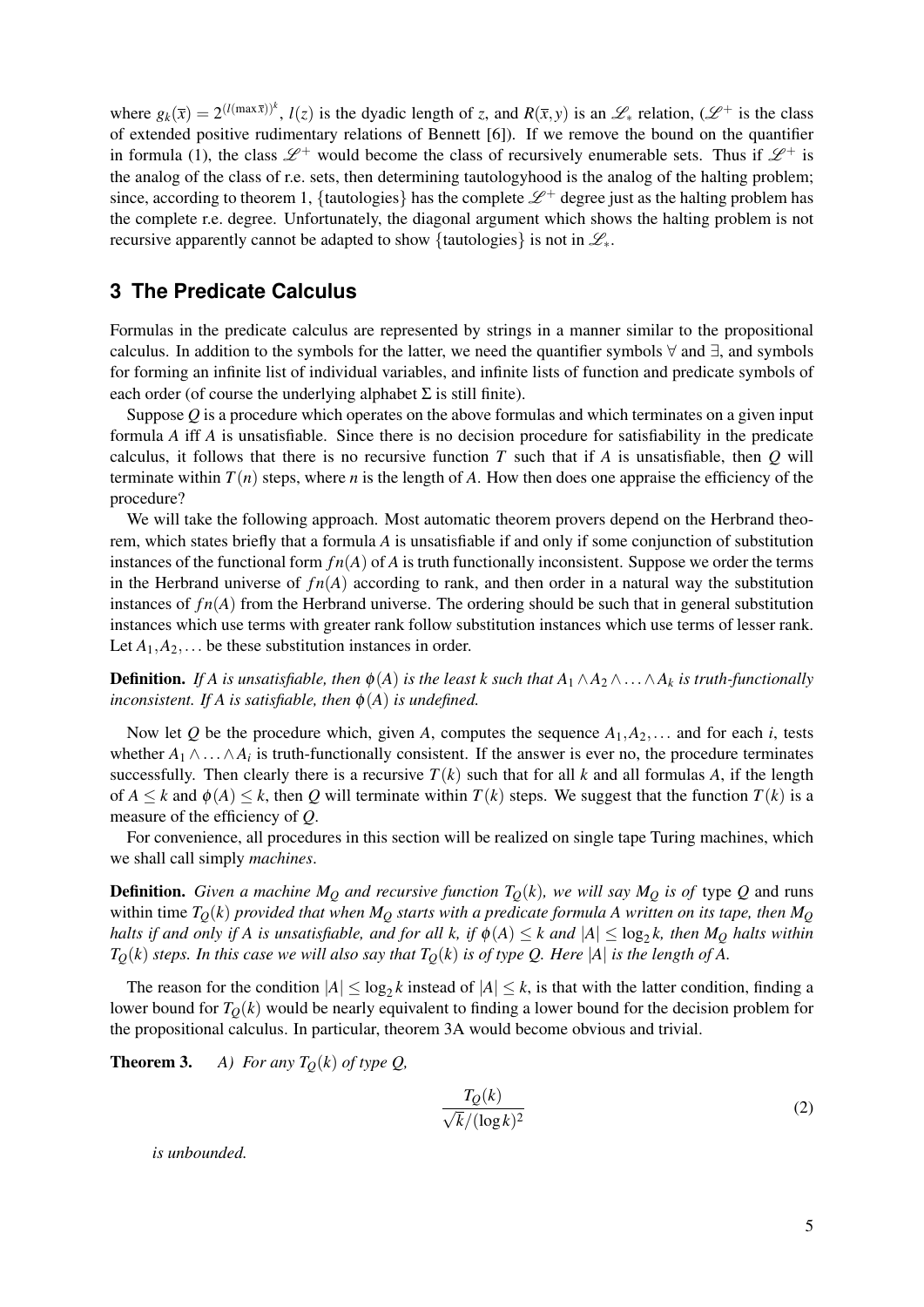*B)* There is a  $T<sub>O</sub>(k)$  of type Q such that

$$
T_Q(k) \leq k \, 2^{k(\log k)^2}.
$$

*Outline of proof.* A) Given any machine *M*, one can construct a predicate formula *A*(*M*) which is satisfiable if and only if *M* never halts when starting on a blank tape. This is done along the lines described in Wang [7] in the proof which reduces the halting problem to the decision problem for the predicate calculus. Further, if *M* halts in *s* steps, then  $\phi(A(M)) \leq s^2$ . Thus, if, contrary to (2),  $T_Q(k) = O(\sqrt{k}/\log^2 k)$ , then a modification of  $M_Q$  could verify in only

$$
O(\sqrt{s^2}/\log^2 s^2) = O(s/\log^2 s)
$$

steps that *M* halted in *s* steps (provided  $m \le \log s^2$ , where *m* is the length of  $A(M)$ ). A diagonal argument (see [8] p. 153) shows that this is impossible in general.

B) The machine  $M_Q$  operates in time  $T_Q$  by following the procedure outlined at the beginning of this section. Note that the formula  $A_1 \wedge A_2 \wedge ... \wedge A_k$  has length  $O(k \log^2 k)$ , since we can assume  $|A| < \log k$ .  $\Box$ 

**Theorem 4.** If the set S of strings is accepted by a nondeterministic machine within time  $T(n) = 2^n$ , and *if*  $T_Q(k)$  *is an honest (i.e. real-time countable) function of type Q, then there is a constant K so S can be recognized by a deterministic machine within time*  $T_Q(K 8^n)$ *.* 

*Proof.* Suppose  $M_1$  is a nondeterministic machine which accepts *S* in time  $2^n$ . Let  $M_2$  be a nondeterministic machine which simulates  $M_1$  for exactly  $2^n$  steps and then halts, unless  $M_1$  accepts the input, in which case  $M_2$  computes forever. Thus for all strings *w*, if  $w \in S$  then there is a computation for which  $M_2$  with input *w* fails to halt, and if  $w \notin S$ , then  $M_2$  with input *w* halts within  $4^n$  steps for *all* computations. Now given *w* of length *n*, we may construct a formula  $A(w)$  of length  $O(n)$  such that  $A(w)$ is satisfiable if and only if  $M_1$  accepts w.  $(A(w)$  is constructed in a way similar to  $A(M)$  in the proof of 3A.)<sup>7</sup> Further, if  $M_2$  halts within  $4^n$  steps for all possible computations, then  $\phi(A(w)) \le K (4^n)^2 = K 8^n$ . Thus, a deterministic machine *M* can be constructed to determine whether  $w \in S$  by presenting  $M_Q$  with input *A*(*w*). If no result appears within  $T_Q(K 8^n)$  steps, then  $w \in S$ , and otherwise  $w \notin S$ .  $\Box$ 

## **4 More Discussion**

There is a large gap between the lower bound of  $\sqrt{k}/(\log k)^2$  for time functions  $T_Q(k)$  given in theorem 3A and a possible

$$
T_Q(k) = k 2^{k(\log k)^2}
$$

given in 3B. However, there are reasons for the gap. For example, if we could improve the result in 3B and find a  $T<sub>O</sub>(k)$  bounded by a polynomial in *k*, then by theorem 4 we could simulate a nondeterministic  $2^n$  time bounded machine deterministically in time  $p(2^n)$  for some polynomial p. This is contrary to experience which indicates deterministic simulation of a nondeterministic  $T(n)$  time bounded machine requires time  $k^{T(n)}$  in general.

On the other hand, if we could push up the lower bound given in theorem 3A and show

$$
\frac{T_Q(k)}{2^k}
$$

is unbounded, then we could conclude {tautologies}  $\notin \mathcal{L}_*$ , since otherwise the general Herbrand proof procedure would provide a  $T_Q(k)$  smaller than  $2^k$ . Thus such an improvement in 3A would require a major breakthrough in complexity theory.

<sup>&</sup>lt;sup>7</sup>The paper refers to "1A" here. Since this theorem does not exist, and  $A(M)$  only exists in 3A, it seems certain that 3A is correct.